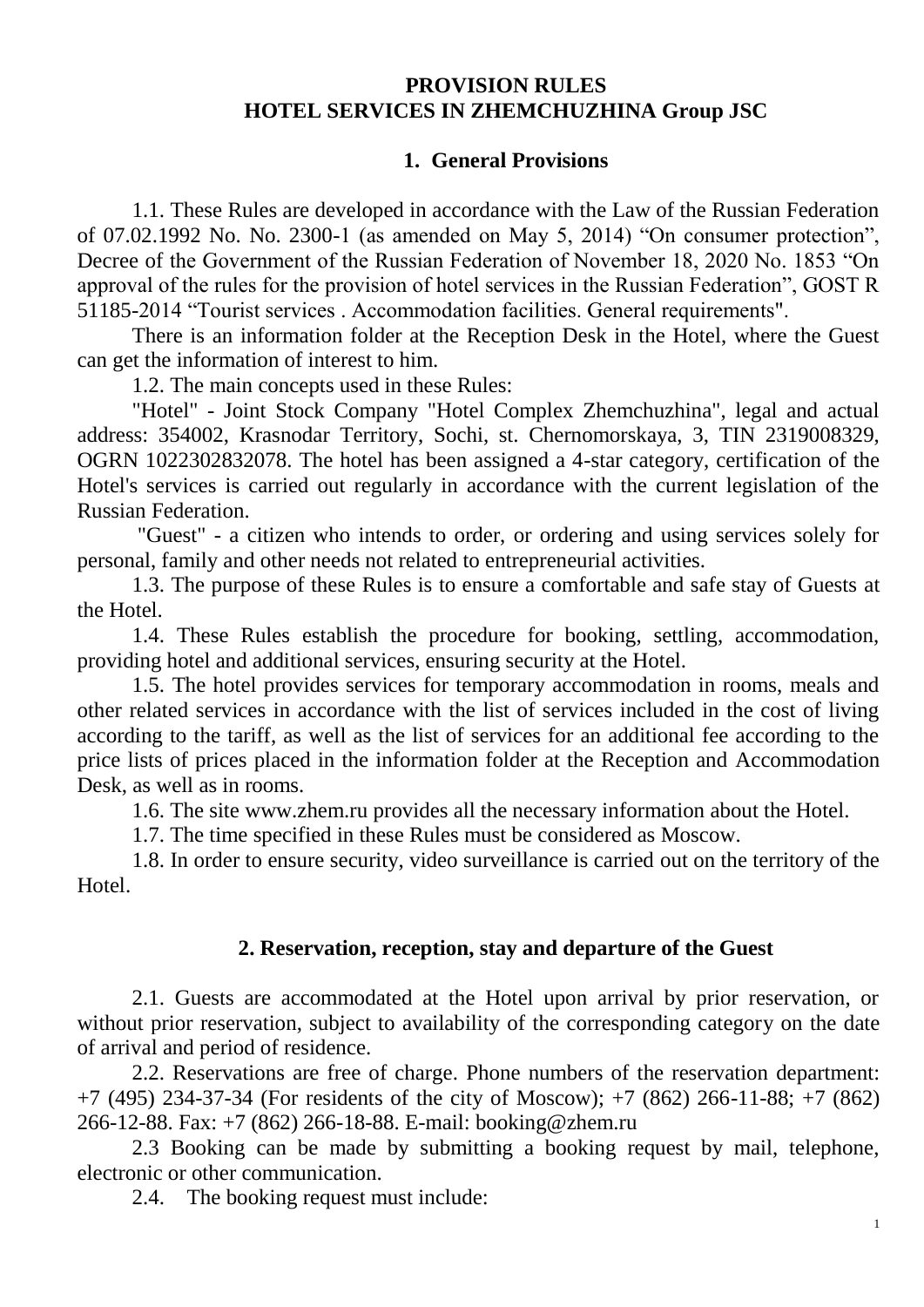- FULL NAME;
- Dates and times of arrival and departure:
- Category and number of rooms;
- The number of Guests staying in the room (including children and their age);
- Terms of payment;
- List of additional services booked in advance;
- Contact phone numbers;

 The hotel no later than 24 hours from the moment of receipt of the reservation request from the Customer sends a written confirmation with the reservation number or refusal to the Customer's address by fax or E-mail.

2.5. The hotel has the right to refuse booking if there are no free rooms on the date specified in the application.

2.6. A confirmed (prepaid) reservation is kept until 12:00 on the day following the day of the scheduled arrival. Paid days (by bank transfer, including credit card, cash) are not refundable. In case of non-arrival of the Guest within the agreed time, accommodation will be made only if there are places in the Hotel.

2.7. Conditions for canceling the Guest's check-in: During the "high season", "peak season", the Customer has the right to cancel the check-in no later than 31 (thirty-one) calendar days before the expected date of the Guest's arrival. If canceled 30 (thirty) calendar days before the expected date of arrival, a cancellation fee will be charged in the amount of the cost of 1 (one) day of stay. During the "vacation" period, the Customer has the right to cancel the check-in or change the application no later than 14 (fourteen) calendar days before the expected date of arrival-Guests. If canceled 13 (thirteen) calendar days before the expected date of arrival, a cancellation fee will be charged - in the amount of 1 (one) day of stay. During the "low season", if canceled less than 3 (three) days in advance, a penalty will be charged in the amount of the cost of 1 (one) day of accommodation, unless otherwise provided by the contract. Changing the persons in the Order, the number of guests, the terms of accommodation, the dates of arrival and departure of the Guests, the type of accommodation and other essential conditions of the Order is available only by placing a new Order and canceling the previously placed Order.

2.8. There are the following types of booking in the Hotel:

2.9. Guaranteed booking (paid in advance) - a type of booking in which the Hotel expects the Guest before the check-out time of the day following the day of the scheduled arrival. In case of untimely cancellation of the reservation (less than 48 hours before the date of arrival), late or non-arrival of the Guest, a fine in the amount of the cost of the room for a full day of stay is withheld from him or from the customer. If more than a day late, the guaranteed booking will be cancelled;

2.10. Non-guaranteed booking (not paid in advance) - a type of booking in which the Hotel expects the Guest until 18:00, the expected day of arrival, after which the booking is cancelled. In this case, the provision of a room will be subject to availability.

2.11. Guests are accommodated around the clock.

2.12. The check-out time at the Hotel is 12:00 noon of the current day, the official check-in time is 15:00 noon of the current day.

2.13. The extension of the period of stay is made only if there is no reservation for this room and if there are free rooms, if necessary, the Guest can be provided with another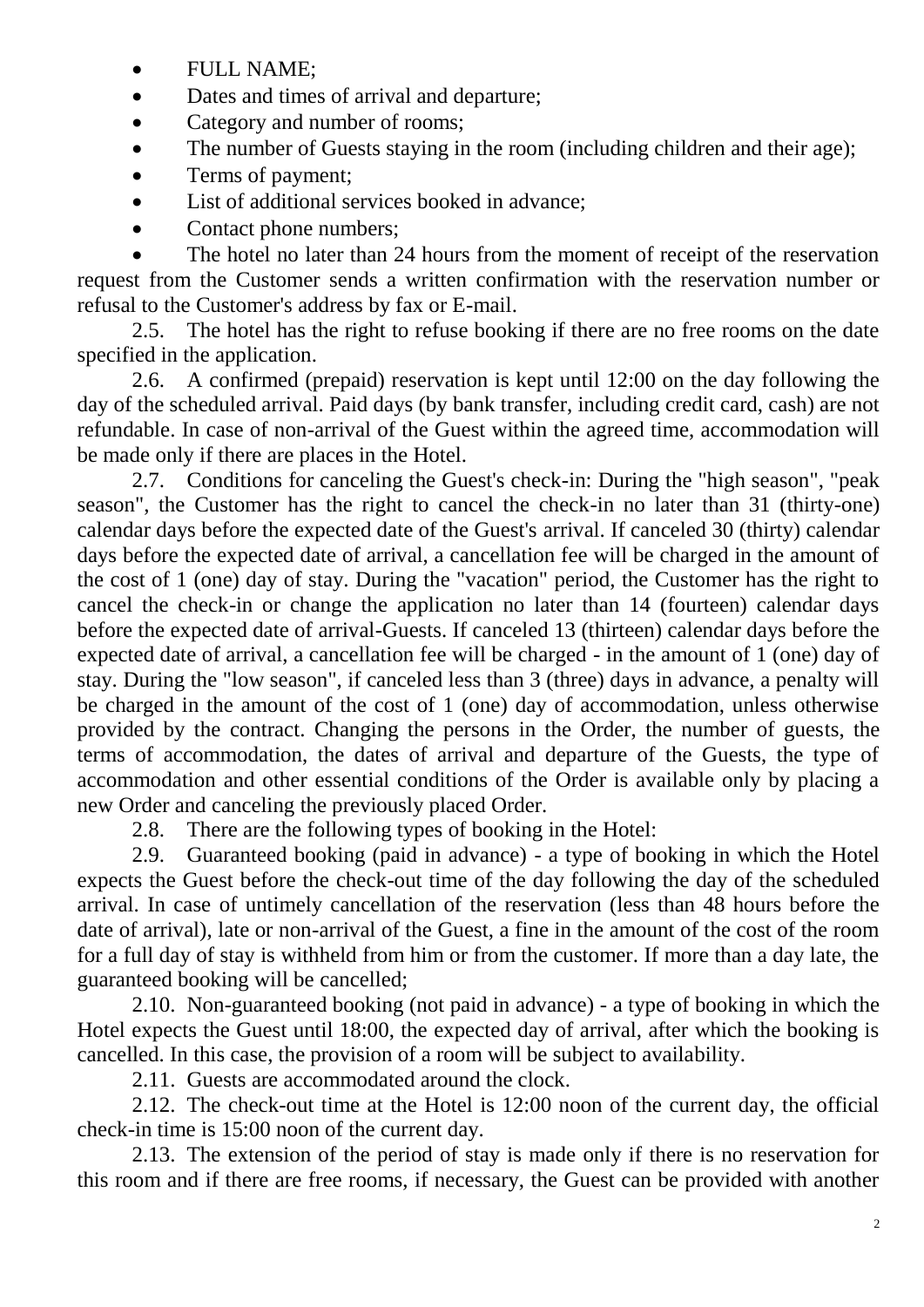room. When the Guest extends the period of stay at the Hotel, the Guest must notify the Reception and Accommodation Service at least one day before the end of the period of stay, of his intention to extend the period of stay, otherwise the Hotel administration has the right to relocate the Guest to another room, or refuse to renew period of residence.

2.14. The extension of the Guest's stay is subject to the following payment terms:

2.15. Departure in the period from 12:00 to 20:00 hours - payment for half a day (the cost includes only accommodation services without meals). Departure after 20:00 hours payment for a full day.

2.16. For stays of no more than one day (24 hours), the fee is charged per day, regardless of the checkout time.

2.17. For early check-in from 00:00 to 10:30 hours, a fee of 50% of the room rate is charged (breakfast included). Early check-in from 10:30 am will be charged 25% of the room rate (breakfast not included).

2.18. Meals for the Guest are provided in accordance with the selected tariff.

2.19. Check-in of the Guest is subject to the presentation by the consumer of a document proving his identity in accordance with the legislation of the Russian Federation, including:

2.20. passport of a citizen of the Russian Federation, proving the identity of a citizen of the Russian Federation on the territory of the Russian Federation;

• a passport of a citizen of the USSR, proving the identity of a citizen of the Russian Federation, until it is replaced within the prescribed period with a passport of a citizen of the Russian Federation;

• birth certificates - for a person under 14 years of age;

• passport of a citizen of the Russian Federation, proving the identity of a citizen of the Russian Federation outside the Russian Federation, for a person permanently residing outside the Russian Federation;

• temporary identity card of a citizen of the Russian Federation;

• passport of a foreign citizen or other document established by federal law or recognized in accordance with an international treaty of the Russian Federation as a document proving the identity of a foreign citizen;

• a document issued by a foreign state and recognized in accordance with an international treaty of the Russian Federation as a document certifying the identity of a stateless person;

• permission for temporary residence of a stateless person;

• residence permit of a stateless person.

2.21. Check-in at the hotel for minors under the age of 14 is carried out on the basis of identity documents of their parents (adoptive parents, guardians), accompanying person (persons) who are with them, provided that such accompanying person (persons) provides the written consent of legal representatives (one of them), as well as birth certificates of these minors.

2.22. Check-in at the hotel of minors who have reached the age of 14, in the absence of being next to them by legal representatives, is carried out on the basis of documents proving the identity of these minors, subject to the written consent of legal representatives (one of them).

2.23. Registration of Guests who are foreign citizens and stateless persons at the place of stay in the Hotel and deregistration at the place of stay are carried out in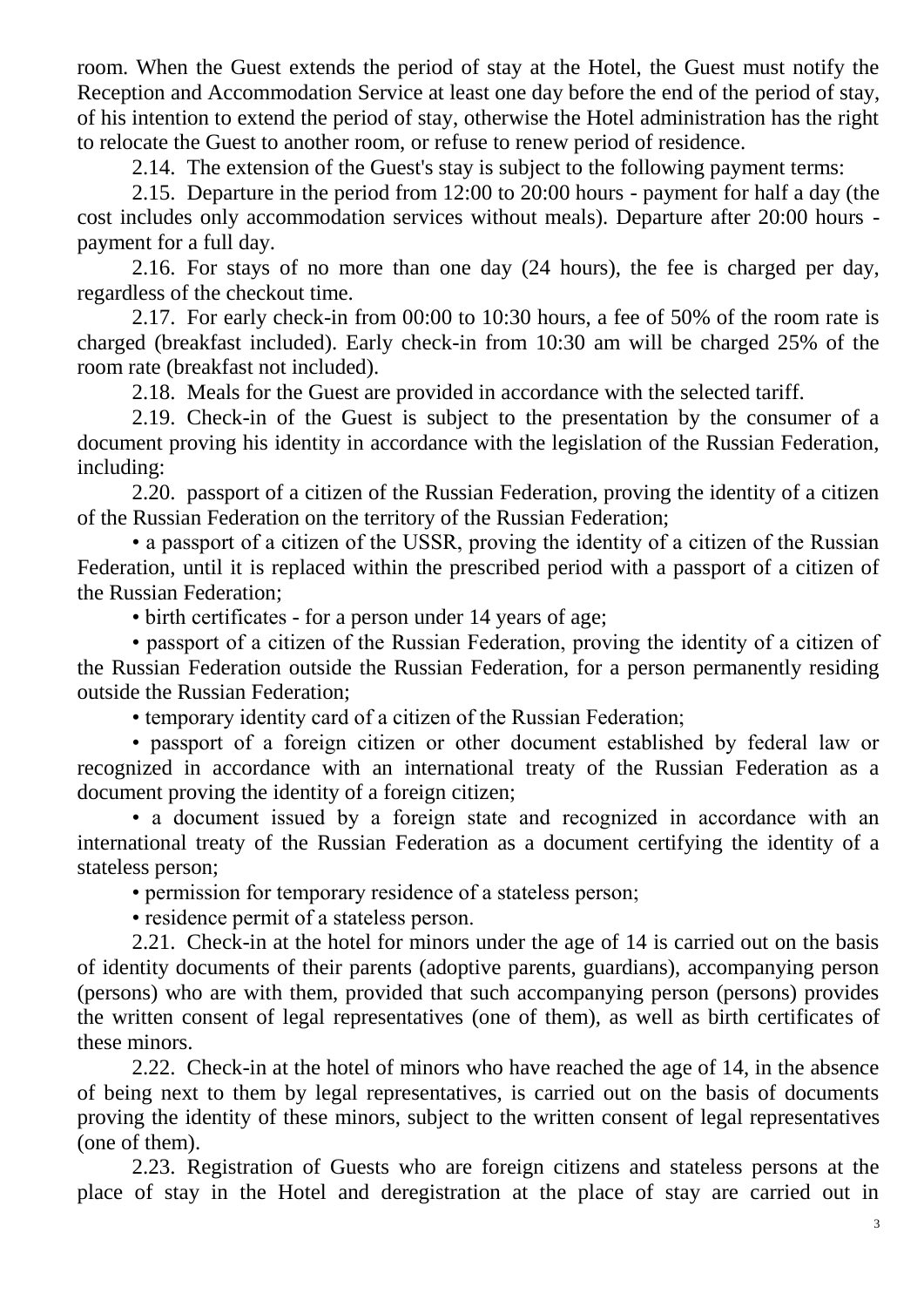accordance with the Rules for the implementation of migration registration of foreign citizens and stateless persons in the Russian Federation, approved by the Decree of the Government of the Russian Federation dated January 15, 2007 N 9 "On the procedure for the implementation of migration registration of foreign citizens and stateless persons in the Russian Federation" without charging a fee upon submission of all necessary documents in accordance with the legislation of the Russian Federation.

2.24. The hotel has the right to refuse accommodation in case of failure to provide the documents required for registration of citizens, illegitimate periods of validity of documents.

2.25. The hotel has the right to refuse accommodation to guests who are in a state of alcoholic, narcotic or toxic intoxication.

2.26. In case of arrival of the Guest according to the sanatorium-resort or wellness program, the Guest is obliged to provide a sanatorium-resort card.

2.27. When checking in, the Guest gets acquainted with the Rules for the provision of hotel services at the Hotel, fire safety rules, signs the guest's registration card, which confirms the accuracy of information about himself and agreement with the Rules for the provision of hotel services at the Hotel, consent with the right of the Hotel to process the Guest's personal data.

2.28. When checking in, the Guest is provided for temporary use with an electronic key to the room, a Guest card containing the following information about the Guest: last name, first name, room number, date of arrival, date of departure, number of children living, their age. The Guest Card is a pass to the Hotel, for breakfast, to the pool, to the beach during their opening hours. The Guest Card is required to be presented at the request of an employee of the Hotel and an employee of the Security Service to identify the Guest. In case of loss of the Guest's card and / or key, the Guest is obliged to immediately report this to the Reception and Accommodation Service. Duplication of the coding of a previously issued key is carried out free of charge after the identification of the Guest in the Reception and Accommodation Service.

2.29. Upon check-in, the Guest is given a plastic card to receive a beach towel. In case of loss of this card, the Guest can purchase a new plastic card at the price of 1000 (one thousand) rubles. Beach towels are issued only in exchange for a card. When checking out, the Guest returns the card to the Reception and Accommodation Service.

2.30. When leaving, the Guest must hand over the number to the supervisor or call the internal phone 14-82. When checking out from the Hotel, the Guest must make a full payment for all the services provided to him, hand over the electronic key, the Guest card and the plastic card for receiving beach towels to the Reception and Accommodation Service.

2.31. Payment for accommodation in the Hotel is carried out on hotel days (from the time of arrival and departure, which is determined in accordance with clauses 2.11 -2.15 of these Rules).

2.32. Payment for accommodation and services is made in rubles of the Russian Federation in cash, by credit card, or by transferring funds to the Hotel's current account (non-cash payment for services by bank transfer). The Hotel accepts the following payment cards Visa, Master Card, Maestro, Diners Club, American Express, Mir.

2.33. In the absence of the Guest at the place of temporary residence for more than one day or after 6 (six) hours from the check-out time, if it is impossible to contact the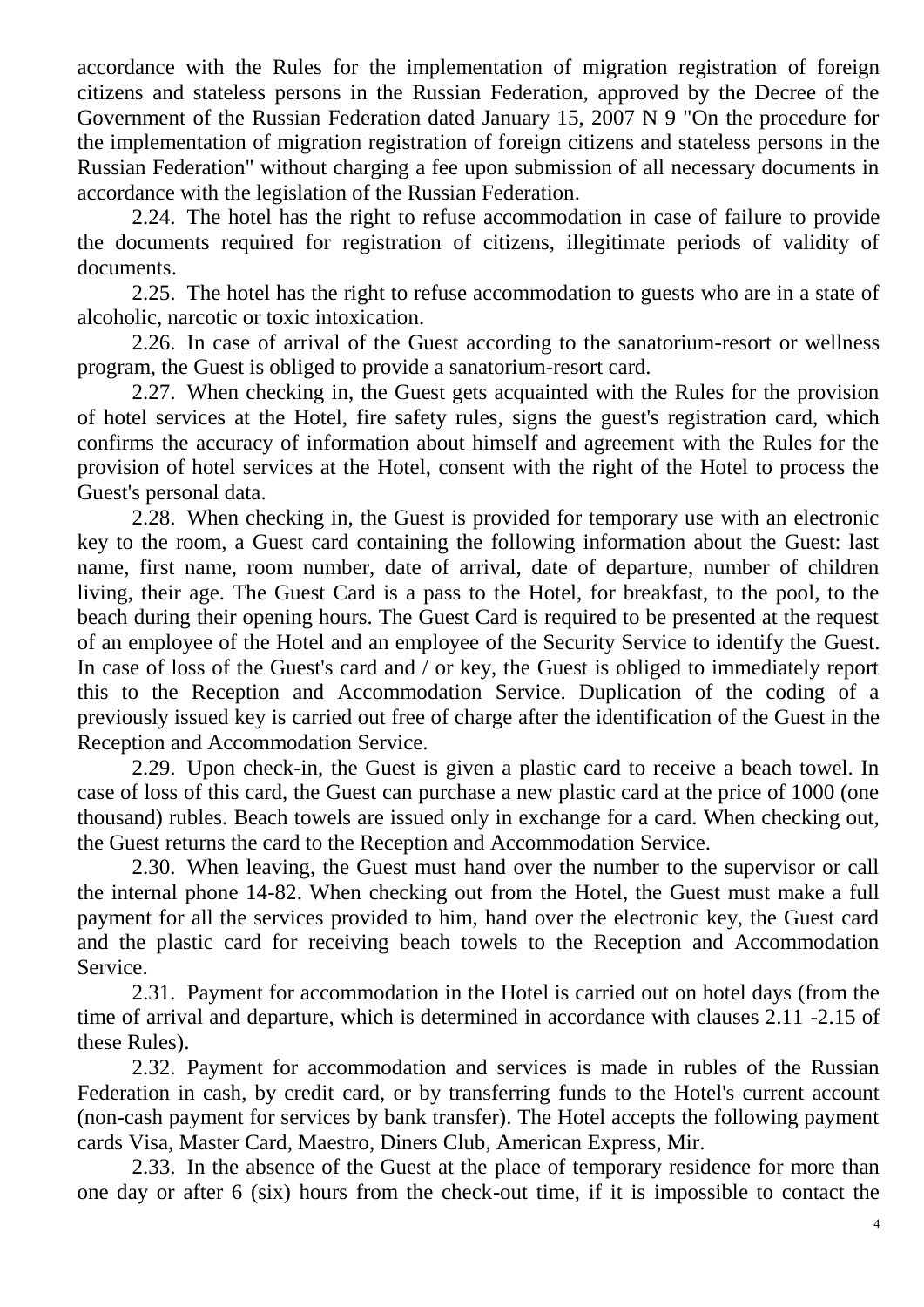Guest, the Hotel administration has the right to create a commission and make an inventory of the property in the room. Property that does not belong to the Hotel is handed over to the Luggage storage and stored in accordance with the established procedure.

2.34. The order of accommodation in the Hotel provides access control. The Guest can invite visitors to his place from 08:00 to 22:00, subject to their registration on the basis of a passport. Visitors who stay in the room after 22:00 are required to register as Guests with payment for accommodation, according to the current price list. Guests are fully responsible for their visitors.

2.35. The provision of services provided by the Hotel on the beach (use of showers, changing cabins, sun loungers, umbrellas; lifeguard service) is not carried out from 20:00 to 08:00. Swimming in the sea between 20:00 and 08:00 is prohibited.

2.36. Responsibility for the life and health of minor children during their stay at the Hotel, stay in the territory adjacent to it is borne by their parents or other legal representatives.

### **3. Service provision**

3.1. The Hotel itself is responsible for the quality of services provided directly by the Hotel.

3.2. The Guest can get acquainted with the list of services and price lists at the Reception and Accommodation Service, in information folders at the Reception and Accommodation Desk and in the rooms, at information stands, on the website www.zhem.ru.

3.3. The administration of the Hotel is not responsible for the safety of things that are not handed over to the storage room or the safe.

3.4. The Hotel is not responsible for the health of the Guest if the Guest fails to provide information about the state of health and well-being.

3.5. The room is cleaned daily. Replenishment of hospitality items in the room is made as they are used.

Bed linen is changed:

- in suites - 1 time in 2 days, towels - daily;

- in rooms of category "Standard" - 1 time in 3 days, towels - daily.

Terry products in the rooms are the property of the Hotel. If you wish to purchase them as a souvenir, please contact the Reception and Accommodation Service by internal phone 19-83.

3.6. For convenience, the Guest is recommended to use the signs "Please do not disturb" and "Please clean the room" by placing them on the handle of the outer side of the door.

3.7. The hotel provides the following services at no extra charge:

• Use of the swimming pool (during its operation), including sun loungers;

• Use of the equipped beach (during its operation);

• Sunbeds, aerarium, showers, changing cabins;

• Issue of beach towels:

• Accommodation of children under 4 years old without providing a separate place, including breakfast;

• Rental of baby cots;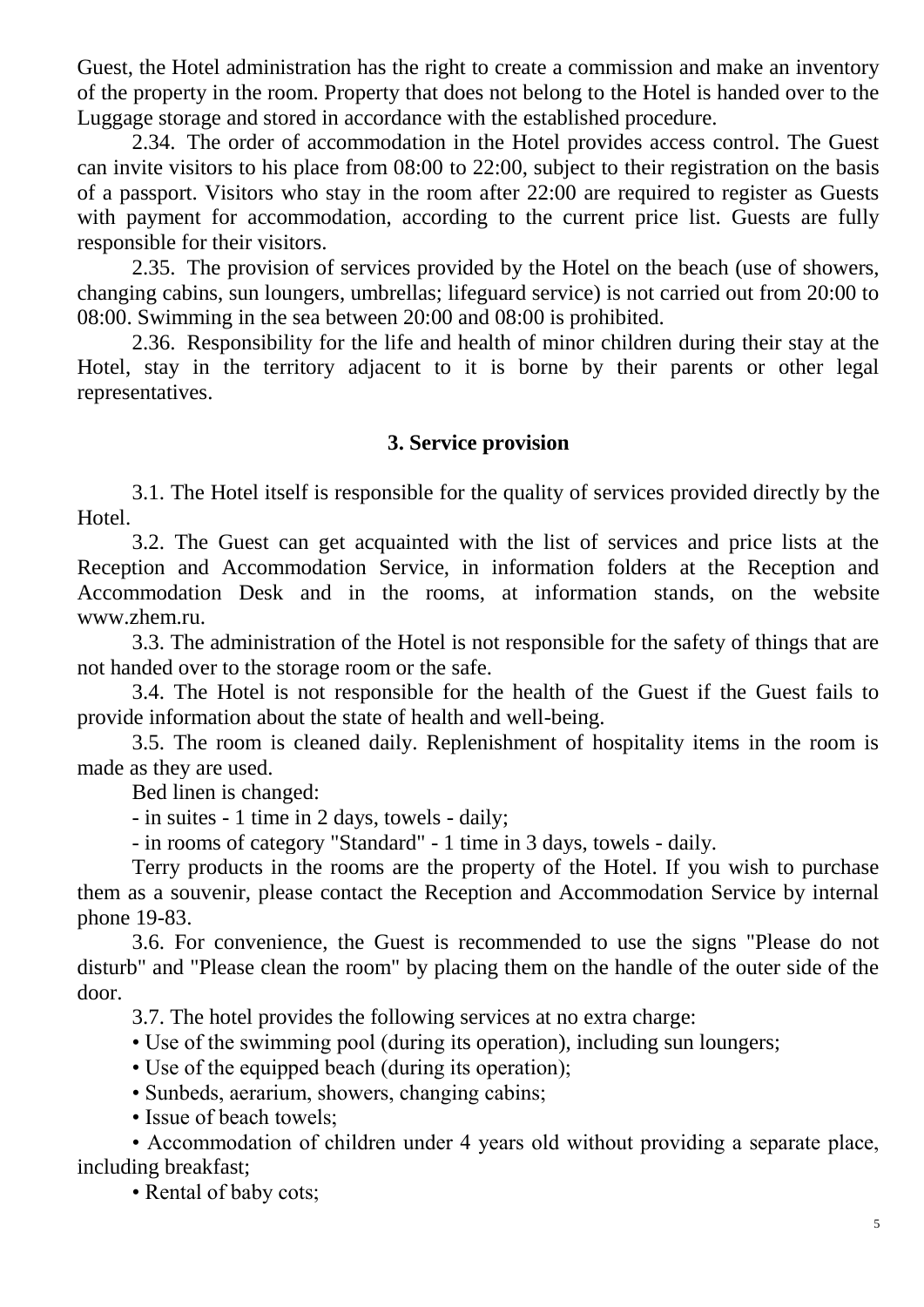- Ironing room;
- Wi-Fi throughout the hotel;
- Calling a taxi, emergency services of the city;
- Provision of boiling water;
- Services of a first-aid post, calling a nurse to the room, using a first-aid kit;
- Wake up at a certain time;
- Parking;
- Luggage storage;
- Booking rooms;
- Mini-safe in every room;
- Individual safe boxes at the accommodation counter;
- Concierge services;
- Compliment from the Hotel on your birthday;
- Registration of foreign citizens.

3.8. Children under 4 (four) years of age can be accommodated without providing an extra bed free of charge, provided that all the main places are occupied.

3.9. Accommodation in an additional bed, if it is possible to install an additional bed, is provided with payment in accordance with the current price list.

3.10. Children from 3 (three) to 10 (ten) years old are provided with a 50% discount on meals (lunches, dinners) from the prices indicated in the current price list. Children under 3 (three) years of age eat free of charge.

3.11. The priority right to accommodation in the Hotel is given to persons with a confirmed room reservation. All other Guests are accommodated in the order of the general queue:

• The following persons have the right to extraordinary service at the Hotel:

- Heroes of the Soviet Union, Heroes of the Russian Federation, full cavaliers of the "Order of Glory" and persons equated to them;

- Disabled people and participants of the Great Patriotic War and persons equated to them;

- Other categories of citizens who, in accordance with the current legislation of the Russian Federation, are entitled to extraordinary services;

• A person entitled to extraordinary service must present a document confirming such a right.

# **4. Obligations and responsibilities**

# **4.1. In the Hotel it is forbidden:**

• Leave strangers in the room, as well as give them the Guest card and the key to the room;

• Store bulky items, flammable and toxic materials, weapons, narcotic, flammable and explosive substances, chemical and radioactive substances, mercury;

• Accommodation with animals, as well as visiting public areas of the Hotel with animals;

• Smoking on the territory of the Hotel, except for specially designated smoking areas. The Guest and his visitors are obliged to strictly observe the "Fire Safety Rules",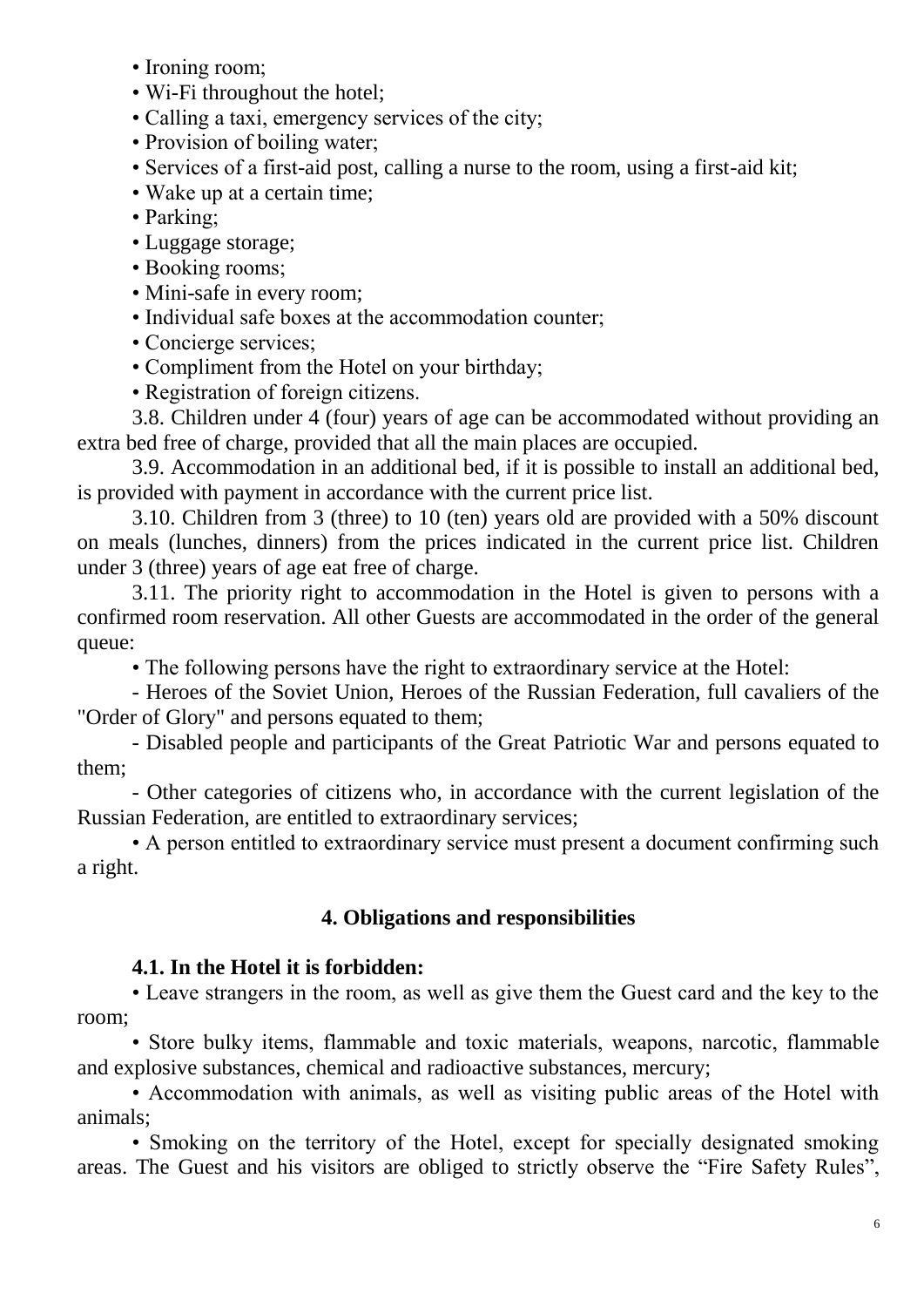"Reminder in case of fire", located in the information folder at the Reception and Accommodation Desk;

• Drink alcohol on the territory of the Hotel in places not intended for this;

• Perform actions endangering life and health, including climbing from balcony to balcony over fences;

• Throw out rubbish and various objects from the balconies of the floors;

• Openly carry hunting, pneumatic, firearms, or weapons of limited destruction and cartridges for it on the territory of the Hotel. A guest who arrives at the Hotel with a weapon is obliged to inform the Hotel administration at the Reception and Accommodation Desk about this, providing permits for weapons. The storage of weapons is carried out by the Guest in the safe of his room;

• Use any pyrotechnic means (fireworks, fireworks, etc.) on the territory of the Hotel;

• Use heating devices if it is not provided in the hotel room;

• Rearrange and remove furniture from the room;

• Show aggression or actions that threaten the safety of the health or property of others;

• Cause damage to the property of the Hotel;

• Take away terry products provided for temporary use, with the exception of slippers;

• Place the Guests in the room after 22.00 without paying for their stay in the Hotel;

• Leave minor children unattended alone in the room and on the territory of the Hotel;

• In accordance with the Federal Law of the Russian Federation of 29.12.2006. "On State Regulation of Activities for the Organization and Conduct of Gambling" it is

forbidden to play gambling (including cards).

• Break the silence from 22:00 to 08:00;

• Ride roller skates, skateboards, scooters, bicycles and segways in halls, corridors, residential and office premises;

• The Guest does not have the right, without the written consent of the Hotel administration, to fasten panels, equipment to the floor and ceiling on the territory of the Hotel and in the building of the Hotel, stick stickers on the floor, walls, columns, elevators. In case of violation of this requirement, the administration of the Hotel draws up an act of damage. The guest undertakes to eliminate the identified violations within 12 (twelve) hours from the moment the damage report is drawn up. If the violations are not eliminated within the prescribed period, the Guest undertakes to pay compensation to the Hotel administration for the damage caused in the amount of 50,000 (fifty thousand) rubles per day for each violation. Payment of compensation does not release the Guest from the requirement to eliminate violations.

# **4.2. Obligations of the Guest:**

• Comply with these Rules;

• When visiting the pool, the guest must comply with the "Rules for internal visits to the water sports complex (pool) of Zhemchuzhina Group of Companies JSC.

• Bulky things are handed over to the storage room, this service is included in the price. For storing valuables, an additional service "Mini-safe" in the room or a deposit box in the Reception and Accommodation Service is provided;